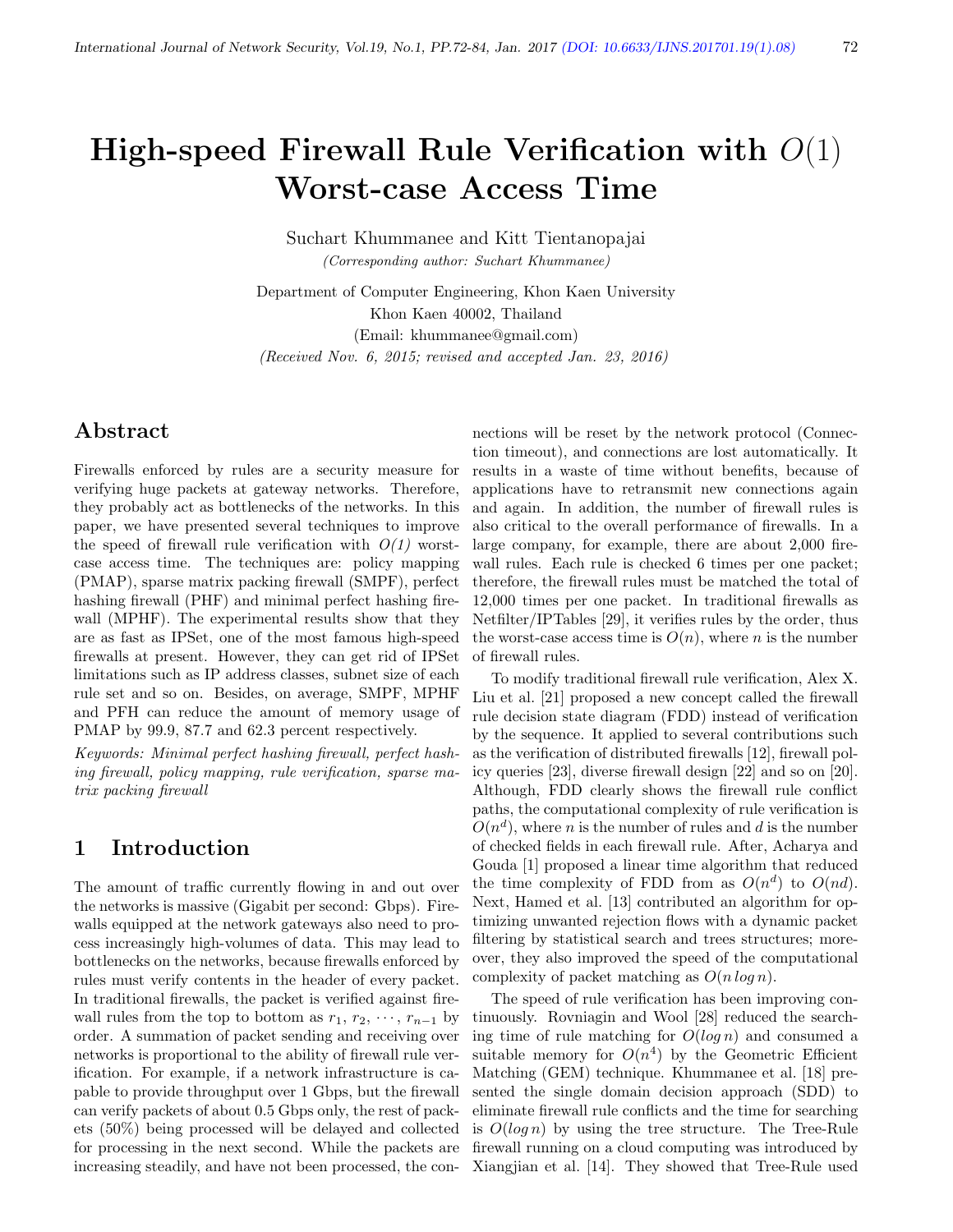tree structure had absolutely no conflicts or redundant rules, and they evaluated their speed of verification as  $O(log n)$ . According to the improved verification speed against tree structures, HiPAC [3, 15] issued the sophisticated HiPAC packet classification algorithm and the advanced tree structure. The result showed that HiPAC could improve the speed of rule matching from as  $O(log n)$ to  $O(\log w)$ , where w is the bit width of the packet field. Currently, the state of the art of high-speed firewall rule verification is IPSet [24] which is the top of high-speed firewall open source. It applied the perfect hashing function [10] for matching the firewall rules, their experimental result is  $O(1)$ . However, it has few drawbacks. First, the rules must be grouped to be a set of rules before deploying them to the perfect hashing function. Second, it is available for the IP class C and B only, excluding A. If anyone would like to use an IP class A, it needs to divide the IP class A to an IP class C first. Finally, designing rule of IPSet is not easy to understand, it needs an expert in firewall rule relationships. According to the limitations of the IPSet, Khummanee [19] proposed the policy mapping algorithm (PMAP) to solve the drawbacks of IPSet. It is also  $O(1)$  of the matching time like IPSet; however, it has still a problem about the memory usage. We conclude the development on the speed of firewall rule verification in Table 1.

In this paper, we have optimized the space complexity of PMAP and compare it against other techniques that are  $O(1)$  worst-case access time on the firewall rule verification. The rest of the paper is organized as follows: Section 2 presents the related work, high-speed firewall designs are explained in Section 3. In Section 4, we demonstrate the performance evaluation. Finally, we give conclusions and future work in Section 5.

| No.                         | <b>Article's Name</b>              | Time                     |
|-----------------------------|------------------------------------|--------------------------|
| 1                           | FDD[22]                            | $O(n^d)$                 |
| $\mathcal{D}_{\mathcal{L}}$ | $\overline{\text{Linear-Time}}[1]$ | $O(n*d)$                 |
| 3                           | $\overline{\text{IPTables}[29]}$   | O(n)                     |
| 4                           | Dynamic Opt[13]                    | $\overline{O(n \log n)}$ |
| 5                           | $GEM[28]$ , SDD[18], Tree-Rule[14] | O(log n)                 |
| 6                           | $\overline{HiPAC}[3]$              | O(log w)                 |
| 7                           | IPSet[24], PMAP[19]                |                          |

Table 1: History of the speed of rule verification

Sort by lowest (No. 1) to highest speed

# 2 Related Work

## 2.1 Firewall Basic

Basically, a firewall rule consists of six parts: Source IP address (SIP), Destination IP address (DIP), Source Port (SP), Destination Port (DP), Protocol (Pro) and Action (Act). The first five parts are called the predicate, and the last part is called the action. Every packet flowing in the networks is matched against SIP, DIP, SP,

DP and Pro of a firewall rule  $(r_n, n \in \mathbb{Z}^+)$  by order. If a packet matches all parts of the predicate ( $\forall p_{x_i} \in r_{n_i}$ , x and  $n \in \mathbb{Z}^+, i \in \{SIP, DIP, \cdots, Act\}$ , an action is operated by an Act part (accept or deny). A packet evaluated to be acceptable (accept:  $a$ ) is forwarded to a destination IP address defined in its header field (DIP). On the other hand, an unacceptable packet (discard or deny: d) is automatically dropped [19]. According to Table 2, rule No. 1  $(r_1)$  represents that the firewall allows source IP addresses ranging from 0.0.0.10 to 0.0.0.30 (21 hosts) onto destination IP addresses in the range between 0.0.0.20 and 0.0.0.30 (11 hosts), any source ports ( $* \in \{0, 1, \dots, 65, 535\}$ }), a destination port number 80, and TCP or UDP protocol can pass through the firewall  $(Act \rightarrow a)$ . In contrast, rule No. 3  $(r_3)$  drops every packet from source IP addresses ranging from 0.0.0.1 to 0.0.0.40 onto destination IP addresses in the range of 0.0.0.25 to 0.0.0.35, any source port (\*), a destination port number 80, and both protocols. Moreover, firewalls have an option that allows an administrator to set the final rule. This rule is to drop all packets that are not explicitly allowed  $(r_1 - r_{n-1})$  at the bottom of the rule list  $(r_n)$  [31].

Table 2: Firewall rule examples

| No.            | SIP             | <b>DIP</b>      | SP.      | DP       | Pro      | Act.     |
|----------------|-----------------|-----------------|----------|----------|----------|----------|
| $r_1$          | $0.0.0.10 - 30$ | $0.0.0.20 - 30$ | $\ast$   | 80       | $\ast$   | $\alpha$ |
| r <sub>2</sub> | $0.0.0.1 - 15$  | $0.0.0.50 - 60$ | *        | 25-30    | ∗        | $\alpha$ |
| $r_3$          | $0.0.0.1 - 40$  | $0.0.0.25 - 35$ | *        | 80       | ∗        | d        |
| $r_4$          | $0.0.0.15 - 45$ | $0.0.0.1 - 100$ | ∗        | 60-90    | ∗        | d.       |
| $r_{n-1}$      |                 | $\cdots$        | $\cdots$ | $\cdots$ | $\cdots$ |          |
| $r_n$          | *               | $\ast$          | $\ast$   | *        | $\ast$   | d        |

 $*(SIP, DIP) = 0 - 2^{32} - 1, * (SP, DP) = 0 - 2^{16} - 1, * (Pro) =$ TCP and UDP,  $a = accept, d = deny$ 

#### 2.2 Minimal and Perfect Hashing

The firewall problem adapted with tree structures is to speed up of searching, because of the trees have a limit of the worse-case runtime as  $O(\log n)$  only. In this section, we represent the data structures that can be searched in  $O(1)$  time, this concept is referred to as hashing. A hash table is a collection of stored data items. Let U be universal keys =  $\{0, 1, \dots, m-1\}$ , where  $m \in \mathbb{N}_0$ . **T** denotes a hash table  $T[0, 1, \dots, m-1]$ , in which each position, or slot, corresponds to a key  $k_i$ , where  $i \in \mathbb{N}_1$ , in the universal  $U$ . Initially, the hash table contains no values, thus every slot is empty (NULL) as shown in Figure 1. Mapping between an value and a slot where that value belongs in the hash table is called the **hash function**  $(h)$ . The hash function  $(h)$  computes the slot from the key  $k_i$ . In other words,  $h$  maps the universe  $U$  of keys into the slot of hash table  $T[0, 1, \dots, m-1]$ , denotes as  $h: U \rightarrow$  $\{0, 1, \dots, m-1\}$ , where the |m| of the hash table T is commonly more less than  $|U|$ . The function  $(h)$  hashes an value with the key  $k_i$  to slot  $h(k_i)$  of T, we say that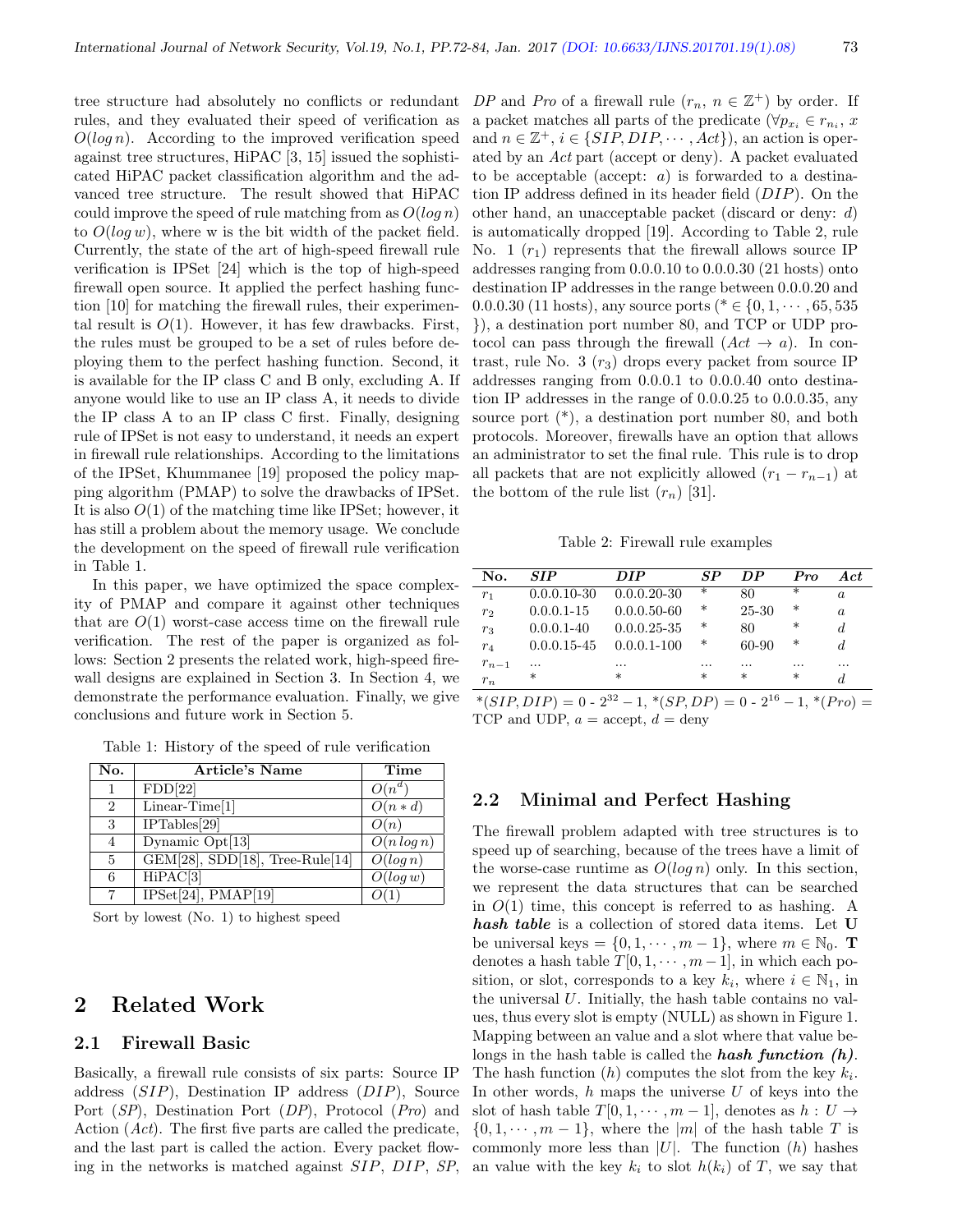$h(k_i)$  is the **hash value** of the key  $k_i$ . Figure 1 illustrates the basic concept of hashing. The hash function can reduce the size of  $|U|$  to size m.

The first simply hash function, sometimes referred to as the "remainder method", divides an key  $k_i$  by the table size  $(|T|)$ , returning remainder as its hash value  $h(k_i)$  =  $(k_i \mathcal{K} |T|)$ . Assume that we have the set of keys and values  $(k_i: 'value_i')$  of the ASCII code = {65:'A', 72:'H', 71:'G', 74:'J', 85:'U'}, and  $|T| = 10$ . Thus, the results of the hash values for our example:  $5(65\%10)$ ,  $2, 1, 4$  and  $5$  respectively. Note that 5 of the 10 slots are now occupied. This is referred to as the **load factor**, and is normally denoted by  $\lambda = \frac{number\_of\_values}{table\_size}$ . For this example,  $\lambda = \frac{5}{10} = 0.5$ . Once the hash values have been executed, we can insert each value into the hash table at the assigned position as shown in Figure 2. This h works well when each value is mapped to a unique position in  $T$ . However, in this example, there are two keys hashed to the same slot  $(h(k_1))$  $= h(k_5) = 5$ . We refer this situation to as a **collision** (also called a "clash"). We need to select a systematic approach for replacing the second value  $(h(k_5) = h(85))$ in the hash table by without overlapping with the others. Fortunately, effective techniques are unfolded in several data structures and algorithm books [7, 30]. In this section, we present the simplest technique to resolve the collision, called 'chaining' only.



Figure 1: Using hash function  $(h)$  maps actual keys with values to hash-table slots

In the *chaining* approach, we put all values that hash to the same slot in  $T$  into the chain of the link list as Figure 2. The slot  $h(k<sub>i</sub>) = 5$  contains a pointer to the head of the link list where all values hashed by  $h(k_i) = 5$  are stored, the tail of the link list always contains NULL. Unfortunately, the worst-case searching time is proportional to the length of the link list, that is  $O(n)$ , where  $n \leq k$ ,  $k = |K|$ . There are several effective techniques that solve the collision, such as open addressing, liner probing, and so on [7, 30]; however, these topics are beyond this paper.

The remainder method is a single hash function or fixed hash function. To yield an average retrieval time where the fixed hash function is  $\Theta(n)$  in which all keys are hashed to the same slot, means a high collision rate.



Figure 2: Five hash values  $h(k_1), \cdots, h(k_5)$  in hash table

The effective technique used to improve the vulnerable fixed hash is to choose a hash function at random from a family of hash functions instead of the fixed hash function. This technique, called *universal hashing*, has an affect on a good average access time, and guarantees a low number of collisions.

Let U be the set of universe keys and  $H$  be a finite collection of hashing functions mapping  $U$  into the range of integer  $M = \{0, 1, \dots, m-1\}$ . Then H is called a universal family if  $\forall x, y \in U, x \neq y : |\{h \in \mathcal{H} : h(x) =$  $|h(y)\rangle| = \frac{|{\cal H}|}{\cal H}$  $\frac{n}{m}$ . In the other words, the probability of a collision for any two different keys  $x$  and  $y$  hashed by a hashing function randomly which is chosen from  $\mathcal{H} = \frac{1}{n}$  $\frac{1}{m}$ . Choosing the randomness hashing function family and the uniform hashing are shown in [7]. We can see that the universal hashing is the best situation for the  $average$ case performance; however, the universal hashing can also improve  $worst - case$  performance when the set of keys is static (i.e. the set of keys are known). It is possible to compute the effective hashing function that can find any key in one probe  $(O(1))$  in the hash table and guarantees that it has no collisions at all. Such hash functions are called perfect hashing.

Let  $S$  be a set of keys, we say that a hash function  $h$ :  $U \rightarrow M = \{0, 1, \dots, m-1\}$  is a perfect hash function for  $S$  if  $h$  is injection on  $S$ , that is, there are no collisions among the keys in S if  $\forall x, y \in S, x \neq y, h(x) \neq h(y)$  [10]. The Figure 3 (a) illustrates a perfect hash function concept with no collision. Any  $k_i \in S$  can be retrieved from the hash table  $T$  by hash function  $h$  only once (single probe). If  $n = (m - 1)$ , then the hash table size  $(|T|)$  is equal to the key size  $(|S|)$ . We say that h is *minimal perfect hash function* of  $S$  as shown in Figure 3 (b). The minimal perfect hash functions are designed to totally avoid the wasted space and time problem. They are also widely applied for several applications where keys are static sets, such as words in natural languages, reserved words in programming languages, data mining and also network security.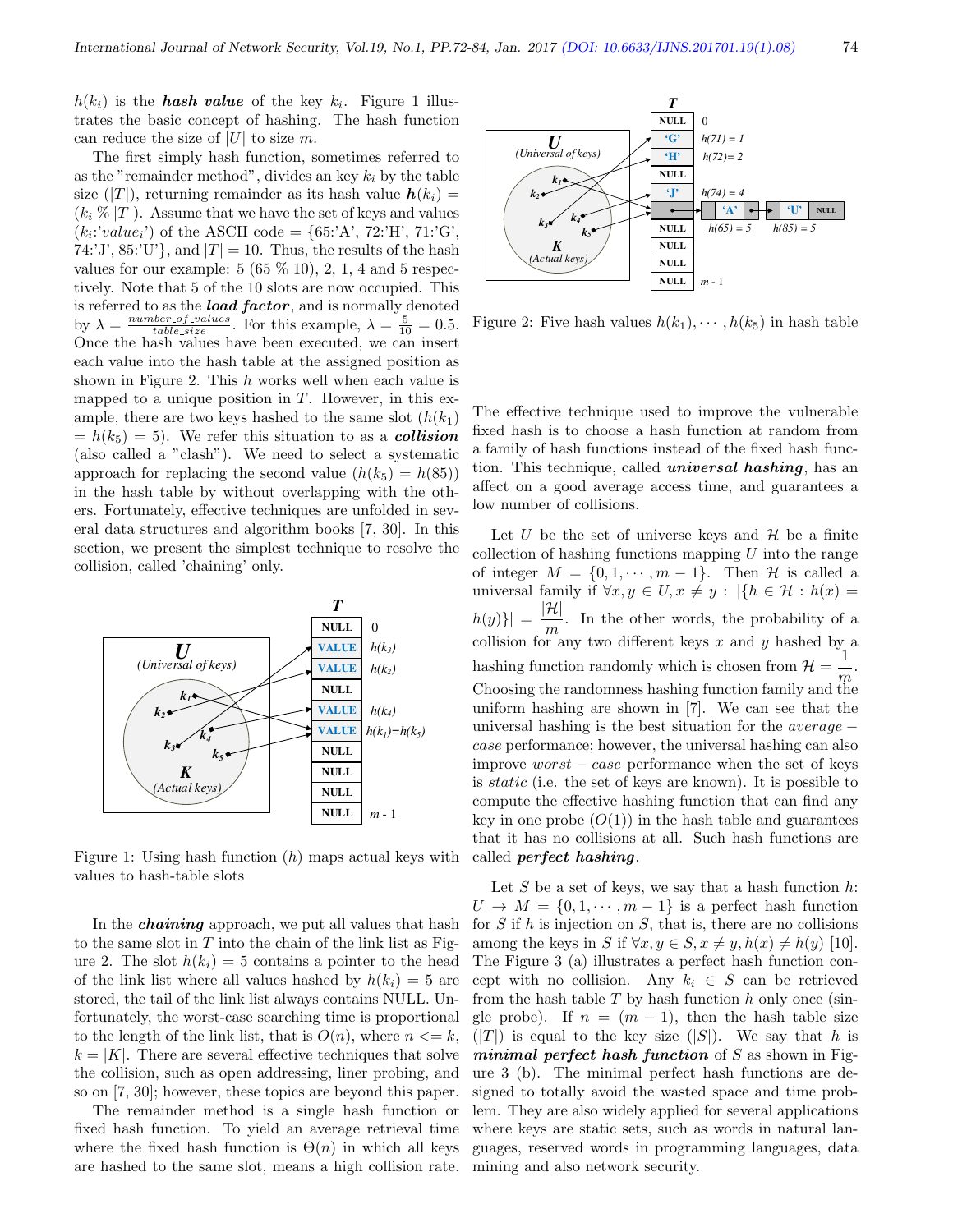

Figure 3: (a) Perfect hash function, and (b) Minimal perfect hash function

#### 2.3 Sparse Matrix and Storage Formats

A sparse matrix is a matrix where the majority of elements have zero. In other words, the matrix which has a very few nonzero elements. Let A be a matrix and  $A \in \mathbb{R}^{m \times n}$ , where  $m, n \in \mathbb{N}_0$ . We say that A is sparse if its number of nonzero entries is  $O(min\{m, n\})$  [8, 26]. The following is example of a sparse matrix as shown in Figure 4.

$$
A = m \begin{bmatrix} (0,0) & n \\ 11 & 0 & 0 & 0 \\ 0 & 22 & 23 & 0 & 0 \\ 0 & 32 & 33 & 34 & 0 \\ 0 & 0 & 0 & 44 & 0 \\ 0 & 0 & 0 & 0 & 55 \end{bmatrix} \in \mathbf{R}^{m=5, n=5}
$$

Figure 4: A sparse matrix  $(m = \text{rows}, n = \text{columns})$ contains only 8 nonzero elements.

The sparse matrices are involved a large number of applications, especially in science and engineering. Basically, the sparse matrices are represented in the twodimensional array. Thus, the capacity of memory allocated for a matrix is  $m \times n \times s$ , where s is the size of the data type (bytes) required to store the value. In the following sparse matrix A above, there are 5 rows  $(m)$ and 5 columns  $(n)$ . We need to store the integer values, and then the memory consumption of  $A$  is  $5 \times 5 \times$  $2 = 50$  bytes; therefore, the space complexity is  $O(m \times$ n). Representing the sparse matrices in array structures, each element in the array is presented by  $A_{i,j}$  to access an address stored the data of the matrices. In general, i indicates to the row index, and  $j$  means the column index. To perform any operations on a sparse matrix, such as multiplying the elements, the time complexity will be  $O(n^2)$ , where  $n = m$ , because the operations that are executed on matrices need to operate in two nested loops. However, provided that the operation has known the index of  $i$  and  $j$  to access an element in the matrix, the worst-case access time will be  $O(1)$ .

Sparse matrix storage formats. Reduction of space and time complexity of a sparse matrix can be realized by collecting only the nonzero elements. The data structures for supporting this approach will be more complex to access the individual elements, and will be able to be restored to the original matrix properly [27, 33]. There are two groups of storage formats for storing sparse matrices: the first group is designed for efficiently modification, such as DOK (Dictionary of keys), LIL (List of lists), COO (Coordinate list) and so forth, and the second group is for access and matrix operations, such as CSR (Compressed Sparse Row) or CSC (Compressed Sparse Column). In this paper, we have showed the CSR format only, because of CSR is the most general format and widely used for implementing and referring. CSR places a set of nonzero  $(nz)$  of the matrix rows to contiguous memory spaces (array) which have the memory size to be  $|nz|$ . Suppose that we have a nonsymmetric sparse matrix  $A \in \mathbb{R}^{m=5, x \ n=5}$  in Figure 4, and we then create three arrays for storing its: one of floating-point numbers (val), and two for integers  $\text{(col-ind and row\_ptr)}$  as shown in Figure 5. The total size the arrays are:  $val = |nz| = 8$ , col ind  $= |nz| = 8$  and row  $ptr = m + 1 = 6$  respectively. The val maintains only nonzero elements of matrix A by collecting in row order. The col ind array stores the column indexes of the elements in the val array, that is, if  $val(k) = A_{i,j}$ , then  $col\_ind(k) = j$ as well. Last, row  $ptr$  keeps the starting location of each row stored in *val*, that is, if  $val(k) = A_{i,j}$ , then  $row\_prt(i) \leq k < row\_prt(i + 1)$ . This storage format can save the space capacity to store the sparse matrix A from  $n^2$  to  $2 \times |nz| + m + 1$ . In this example, it can be reduced from 50 bytes (5 x 5 x 2 bytes) to 44 bytes  $((2 \times 8 + 5 + 1) \times 2)$  bytes). The time complexity of CSR to operate any operations such as the matrix-vector multiplication is  $O(n \times m)$ , where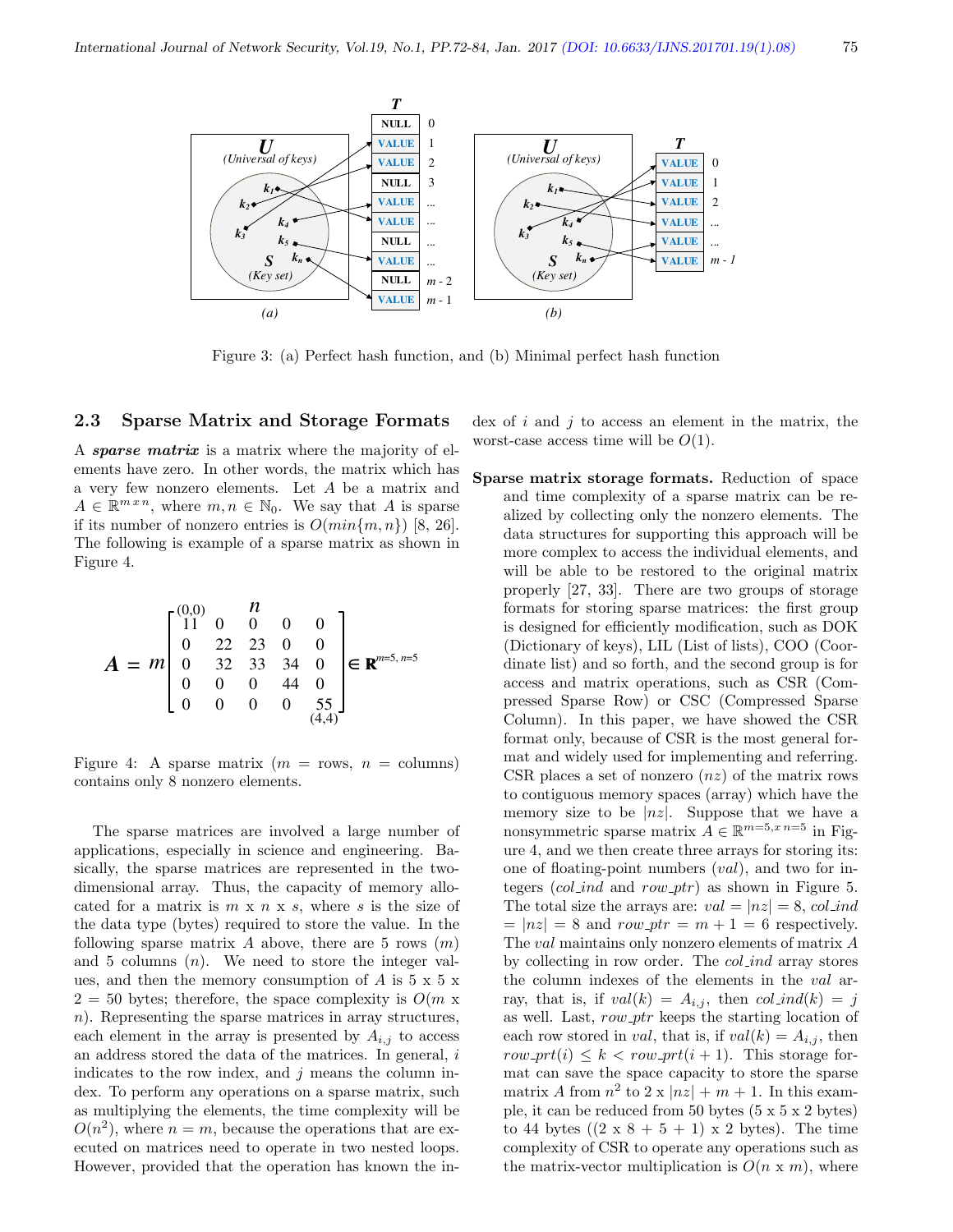

Figure 5: The CSR format for matrix  $A$  is specified by the arrays val, col ind and row ptr

Sparse matrix compression. To improve the memory space of the sparse matrix storage formats, Horowitz et al. [16] showed a simple and effective sparse matrix compression, called the nonzero-term method (NM). NM stores nonzero elements of a sparse matrix into a (row index, column index, value) format, for example,  $(1,2,4)$  means the row = 1, column = 2 and nonzero value  $= 4$ . Although, NM is easily for implementation, it takes the linear searching time against the nonzero elements. Ziegler's method (ZM) [32] is widely famous technique that applies shift-left and merging instructions to compress the nonzero values. In addition, rehash method (RM) [6] is to accomplish the sparse binary-matrix compression. This method is only applied with the binary number. Ji-Han Jiang et al. [17] extended the rehash method of RM by using the random hash function. Aiyoub Farzaneh et al. [9] contributed the Compressed Sparse Vector (CSV), which reduces the storage value of large nonsymmetric sparse matrices more than CSR.

# 3 High-speed Firewall Structures

In this section, we depict the design of high-speed firewall structures. The high-speed firewalls in this paper mean firewalls that can match a packet against the predefined firewall rule with  $O(1)$  worst-case access time. We represent four high-speed firewall structures: the policy mapping firewall (PMAP) [19], sparse matrix packing firewall (SMPF), perfect hashing firewall (PHF) and minimal perfect hashing firewall (MPHF) successively.

#### 3.1 Key Contributions

We make four major contributions as follows:

- 1) Firstly, we optimize the memory space of the policy mapping (PMAP) proposed in [19] by applying the sparse matrix compression approaches, called SMPF;
- 2) Propose new techniques that are adapted from perfect hashing and minimal perfect hashing to improve the high-speed firewall rule verification, called PHF and MPHF;
- 3) Evaluate and compare the performance of all proposed techniques including PMAP, SMPF, PHF, MPHF, and also IPSet;
- 4) And finally, conclude the comparison results in several aspects.

## 3.2 High-speed Firewall Designing

There are six milestones to design high-speed firewalls:

- Step 1. Designs a firewall rule user interface, in this step we choose the Rule-Base firewall (traditional style), because of it is popularly used nowadays as shown in Figure 6 in the Step 1;
- Step 2. Builds a decision state diagram structure (DSD) from the rule list in the Step 1 by using the firewall decision state diagram algorithm (FDSD);
- Step 3. Maps the DSD from the Step 2 to the array structures by the policy mapping algorithm (PMAP);
- Step 3.1. Packs the array structures from the Step 3 to SMPF by the sparse matrix compression technique;
- Step 4. Creates keys and values from DSD to build the perfect hashing firewall (PHF);
- Step 4,1. Compacts the perfect hashing tables from the Step 4 to the minimal perfect hashing firewall (MPHF).

According to the steps of high-speed firewall design, we thoroughly describe each step like this:

Step 1: Designing the firewall user interface.

Nowadays, almost all firewall user interfaces are Rule-Base or Rule-List. The interfaces are displayed in a tuple format compounded from SIP, DIP, SP, DP, Pro and Act as  $\{192.168.1.0-255, **.*.*, 1234,$ 80,  $\ast$ ,  $a$ . They have been influenced by the nature of reading and writing from left-to-right and top-to-bottom. Other user interface aspects, several researchers tried to suggest new firewall interfaces like [23] or [14]; however, they were not popular. Therefore, we still use the Rule-Base interface to make firewall rules in the Step 1. In order to easily describe firewall structures, we have presented easy firewall rules that consist of five fields: SIP, DIP,  $DP, Pro$  and  $Act$  as shown in Table 3. We also transform both SIP and DIP from the IPv4 addressing format to the positive decimal format by the equation to as  $octate_4 \times 2^{24} + octate_3 \times 2^{16} + octate_2 \times 2^8$ +  $octate_1 \times 2^0$ . An IP address 0.0.0.10, for example, is transformed to  $0_4 \times 2^{24} + 0_3 \times 2^{16} + 0_2 \times 2^8 +$  $10_1 \times 2^0 = 10$ .

#### Step 2: Building the DSD.

The decision state diagram (DSD) is built from the firewall decision state diagram algorithm (FDSD)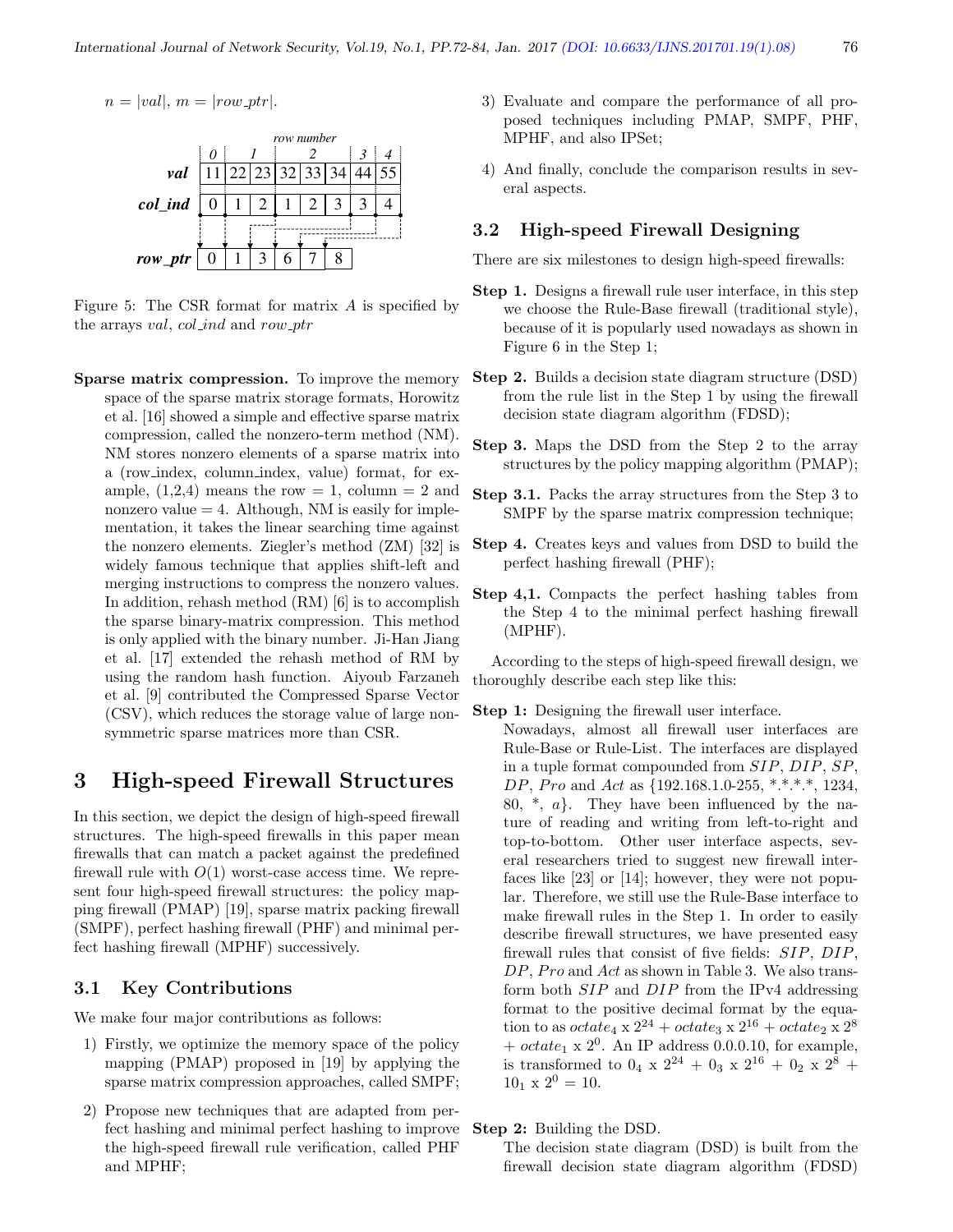

Figure 6: Steps of high-speed firewall designing

Table 3: Easy firewall rules for building DSD

| No.     | <b>SIP</b> | DIP               | DP.                 | Pro    | Act.             |
|---------|------------|-------------------|---------------------|--------|------------------|
| $r_{1}$ | $10 - 30$  | $20 - 30$         | -80                 | $\ast$ | $\boldsymbol{a}$ |
| $r_2$   | $1 - 15$   |                   | $50 - 60$ $25 - 30$ | ∗      | a.               |
| $r_3$   | $1 - 40$   | $25 - 35$         | -80                 | ∗      | d.               |
| $r_4$   |            | $15 - 45$ 1 - 100 | 60 - 90             | ∗      |                  |

proposed by Khummanee et al. [19]. It has several roles, for example, it makes sure that the firewall decision paths are not any confusion, and eliminates decision paths duplicated in firewall rules. The details on how to build the DSD is described in [19]. In this paper, we only show the final decision state diagram which was created from firewall rules in Table 3 successfully as shown in Figure 7. Referring to the DSD in Figure 7, suppose that there is a packet arriving from somewhere to our networks. It consists of  $DP = 25$ ,  $DIP = 0.0.0.55$ ,  $SIP = 0.0.0.10$  and  $Pro = TCP$ . Thus, the firewall makes a decision to allow this packet into the networks because it follows the  $1^{st}$  state decision path of the DSD diagram (25)  $\in$  {25-30}, 55  $\in$  {50-60}, 10  $\in$  {1-15} and TCP  $\in$  $\{TCP, UDP\} \rightarrow a$ . Another example, if a packet is composed of  $DP = 80$ ,  $DIP = 0.0.010$ ,  $SIP =$  $0.0.0.45$  and  $Pro = TCP$ . This packet thereby will be dropped by the  $3^{rd}$  path of DSD.

Step 3: Mapping DSD to array structures.

In this step, we map the DSD from the Step 2 to arrays. The DSD has four levels are DP, DIP, SIP and Pro respectively. The DP level (the  $1^{st}$  level) in Figure 7 is mapped to one dimension array, named S0-S1 as shown in Figure 8. The algorithm for mapping DSD to array structures is illustrated in [19]. The memory size of S0-S1 equals to 65,536 elements. Each element has 16-bits integer; therefore, the total of memory size of the S0-S1 array is  $\approx 131$  kilobyte (KB). The  $2^{nd}$  level  $(DIP)$  is transformed to the three-dimensional array of two cubes namely S1-  $S2_{upper}$  and  $S1-S2_{lower}$ . The  $S1-S2_{upper}$  is used to store *octate<sub>3</sub>* (x-axis) and *octate<sub>4</sub>* (y-axis), and the S1-S2<sub>lower</sub> collects *octate*<sub>1</sub> (x-axis) and *octate*<sub>2</sub> (yaxis) of DIP. The z-axis of both three-dimensional arrays is referred to the decision state path (state path number) of DSD. The  $3^{rd}$  level  $(SIP)$  is as similar as DIP. The algorithm converts SIP level to S2- S3 arrays, that is,  $S2-S3_{upper}$  maintains *octate*<sub>3</sub> and  $octate_4$ , and S2-S3<sub>lower</sub> collects octate<sub>1</sub> and octate<sub>2</sub>. The total of maximum memory usage of both S1-S2 and S2-S3 is  $\approx 16.97$  GB (x-axis size  $\times$  y-axis size  $\times$  data size  $\times$  state path size = 256  $\times$  256  $\times$  16  $\times$ 65,536 bit) to deal with 65,536 state paths of the firewall rule. The final state level of DSD  $(4^{th})$  is Pro, it is mapped to two dimensional array, namely S3-S4. The total size of S3-S4 is about  $\approx 33.55$  MB. The xaxis of S3-S4 array is used to store the decision (Act) of the firewall rule state path, and y-axis points to the firewall rule state path.

For example, the  $4^{st}$  state path of DSD diagram in Figure 7,  $DP$  is equal to  $\{80-80\}$ , it means a destination port number 80. Thus, S0-S1[80] is set to be 3 (the state path in  $DIP$  level).  $DIP$  is subset of {20-30}, it indicates the range of destination IP addresses between 0.0.0.20 and 0.0.0.30. Consequently, S1-S2[0][0][3]<sub>upper</sub> is equal to 'X' (X = don't care term), S1-S2[20-30][0][3]<sub>lower</sub> are assigned to be 4 (state path of SIP level). Likewise, the SIP is subset of source IP addresses ranging from 0.0.0.1 to 0.0.0.9 ( $SIP \in \{1-9\}$ ). Therefore, S2-S3[0][0][4]<sub>upper</sub> is stored 'X', and S2-S3[1-9][0][4]<sub>lower</sub> keep the positive integers (the number 4) that point to an array stored protocols in S3-S4. Lastly, the  $4^{th}$  state path of Pro level is the subset of both TCP and UDP, so S3-S4[4][6] (TCP) and S3-S4[4][17] (UDP) are assigned to be  $'d'$  (deny) as shown in Figure 8. The sum of all memory space used to support the number of 65,536 rules is about 17 GB.

#### Step 3.1: Packing array data structures.

Notice that the stored values in array data structures in Figure 8 after finishing the Step 3 are similar to the sparse matrices discussed in Section 2.3. Furthermore, the total memory size of the arrays is not optimal yet. To optimize the memory usage of arrays, we have applied the sparse matrix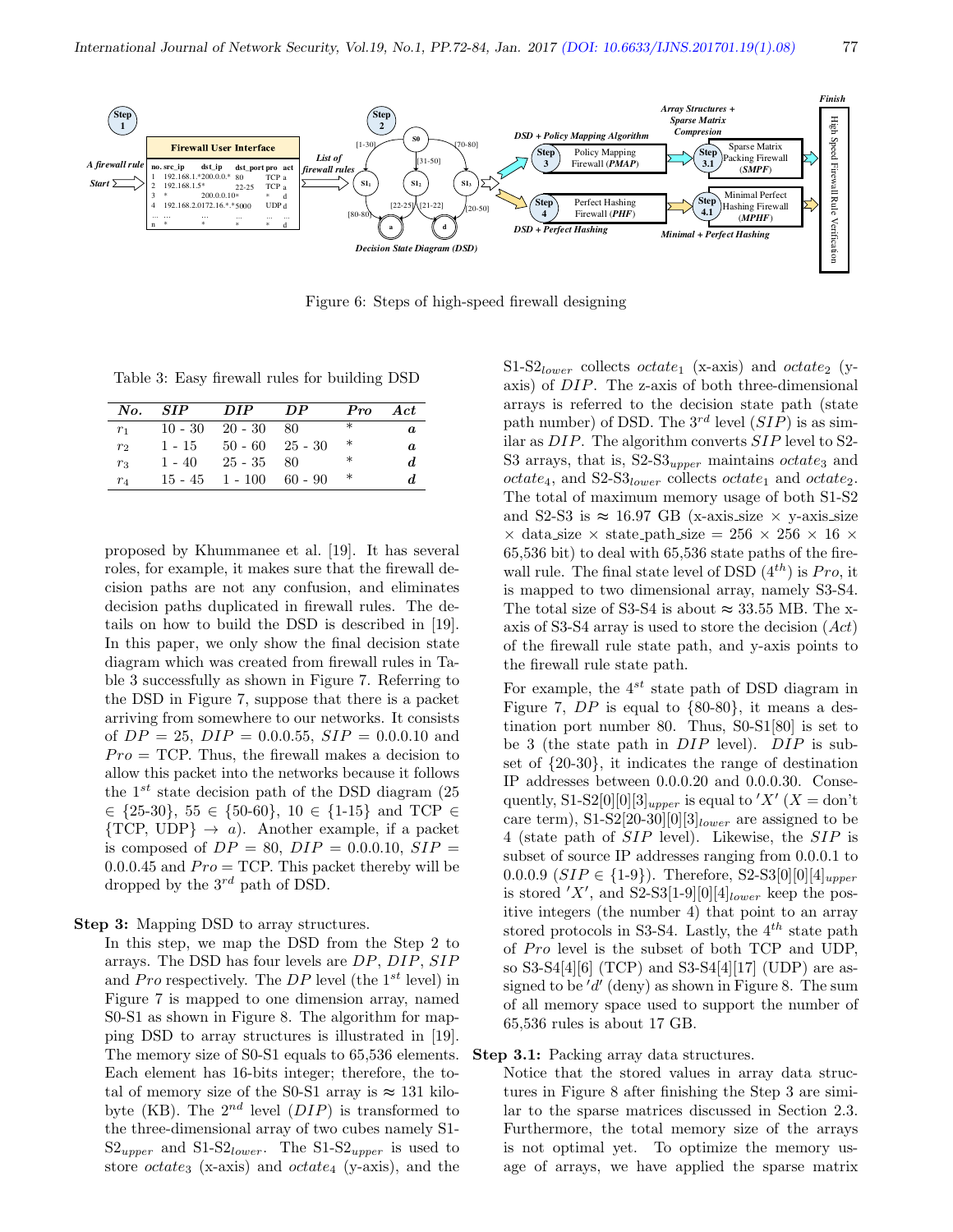

Figure 7: The final decision state diagram (DSD)



Figure 8: Mapping the  $4^{th}$  state path of DSD to array structures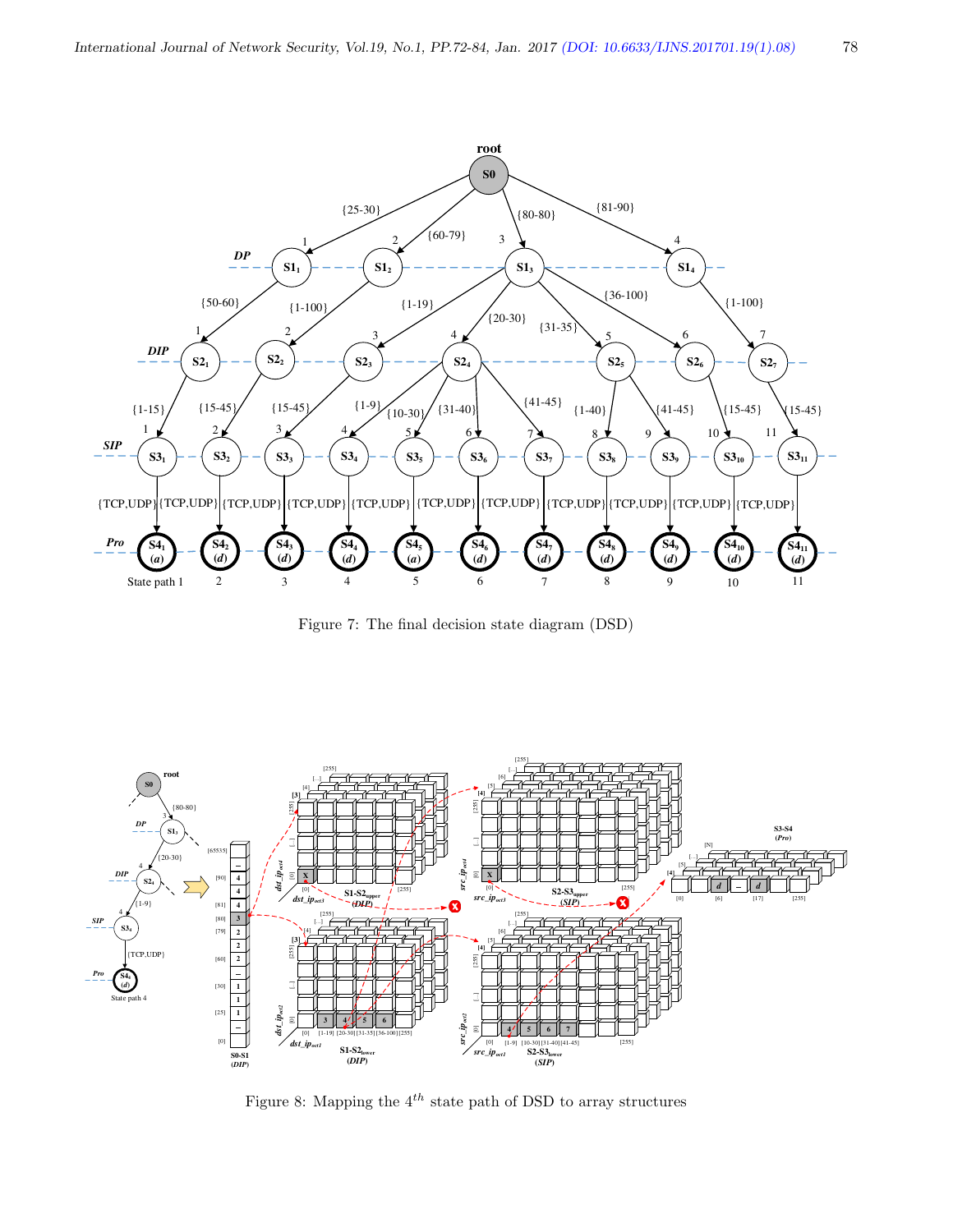compression techniques to reduce them (also optimize PMAP), referred to as Sparse Matrix Packing Firewall (SMPF). The concepts of the sparse matrix packing are adapted from [5, 2]; however, they have limitations for directly deploying with the firewall rule. For example, they only support twodimensional arrays, and do not appropriate for firewall's array data structures which are the threedimensional array. Besides, they are tested on the small sparse matrices, but sparse matrices for the firewall rules are very large. Generic sparse matrices can freely swap any positions of rows, but the rows in sparse matrices of firewall rule cannot arbitrarily change because the matching may be wrong as a result. In order for the sparse matrix to be able to perfectly handle firewall rule structures, we have improved the mechanisms to store and pack sparse matrices as shown in Algorithm 1, referred to as the Sparse Matrix Packing (SMP).

Algorithm 1 Sparse matrix packing algorithm (SMP)

1: Input:  $S1-S2_{upper,lower}$ ,  $S2-S3_{upper,lower}$ , and  $S3-S4$ 2: Output:  $\text{RLT}_{S1-S2_{upper, lower}}$ ,  $\text{RLT}_{S2-S3_{upper, lower}}$  $RLT_{S3-S4}$  and 1-D<sub>S1−S2,S2−S3,S3−S4</sub> 3: set size = 256, path = N (size = array size,  $N \in \mathbb{N}_1$ ) 4: create  $1-D_{S1-S2,S2-S3_{upper}}$ ,  $1-D_{S1-S2,S2-S3_{lower}}=[$ ] 5: create RLT<sub>S1</sub>-S<sub>2</sub>,S<sub>2</sub>-S<sub>3upper,lower</sub> = [path][size] 6: create  $1-D_{S3-S4} = [$ ,  $R\hat{\text{LT}}_{S3-S4} = [path]$ 7: set pc,  $rc = 1$  (pc=page count, rc=row count) 8: while path  $\leq$  pc do 9: while rc ≤ size do 10: read data from  $S1-S2[rc][*][pc]_{upper}$ 11: append data to  $1-\mathrm{D}_{S1-S2_{upper}}$  consecutively 12: add 1<sup>st</sup> index of data to RLT[pc][rc]<sub>S1−S2<sub>upper</sub></sub> 13: read data from  $S1-S2[rc][*][pc]_{lower}$ 14: append data to  $1-D_{S1-S2_{lower}}$  consecutively 15: add 1<sup>st</sup> index of data to RLT[pc][rc]<sub>S1−S2lower</sub> 16: read data from  $S2-S3[rc][*][pc]_{upper}$ 17: append data to  $1-\mathrm{D}_{S2-S3_{upper}}$  consecutively 18: add 1<sup>st</sup> index of data to  $\text{RIT}[\text{pc}][\text{rc}]_{S2-S3_{upper}}$ 19: read data from  $S2-S3[rc][*][pc]_{lower}$ 20: append data to  $1-\mathrm{D}_{S2-S3_{lower}}$  consecutively 21: add 1<sup>st</sup> index of data to RLT[pc][rc]<sub>S2−S3<sub>lower</sub></sub> 22: read data from S3-S4[rc][pc] 23: append data to  $1-D_{S3-S4}$  consecutively 24: add 1<sup>st</sup> index of data to RLT[pc][rc]<sub>S3−S4</sub> 25: rc++ 26: end while 27: pc++ 28: end while 29: End

The SMP starts with: (1) reading 3-D or 2-D sparse matrices from array data structures of the firewall rule as shown in Figure 8, (2) packing them to 1-D arrays, and (3) recording the indexes pointed to the packed 3-D or 2-D data in  $Row\,Looking\,Table (RLT)$  used later to access the 1-D array during retrieval. The 1-D array stores non-zero items of the packed 3-D or 2-D array while the RLT is held at the starting position of each row stored in 1-D array. Packing begins by separating the 3-D or 2-D array into the tuples or records. This process is shown in Figure 9. In Figure 9 (a), suppose that the page number 4 (the stat path number 4 in SIP level of DSD) of the 3-D array is first packed into the 1-D array. The  $1^{st}$ packed record is  $S2-S3[0]$ <sup>\*</sup> $|_{lower}$   $(S2-S3[row][column],$  \* = all columns),  $2^{nd}$  packed record is  $S2-S3[1]$ <sup>\*</sup>l<sub>lower</sub>, and final packed record is  $S2-S3[255]$ <sup>\*</sup> $]_{lower}$  respectively. The page number 4 of  $S2-S3_{lower}$  has only a single row that has non-zero items between the location 1 and 45. These non-zero items are placed into the first location of 1-D array, this process is shown in Figure 9 (b). To retrieve the non-zero items in 1-D array later, the RLT marks how they were packed by recording the integer position for each row of the original 2-D arrays into the RLT. For example, the value -1 in the  $4^{th}$  row ([4]) of RLT table indicates to the  $1^{st}$  row in the page no. 4 of  $S2-S3_{lower}$ array  $(S2-S3[0]^{*}||4]_{lower}$  because that is the offset for replacing the non-zero items ranging from 1 to 45 (starting free slot in 1-D array - starting non-zero item list  $\rightarrow 0$  - $1 = -1$ ). As a result, the starting free slot of 1-D array is shifted from the position 0 to 44 immediately. The next non-zero items allocated in the page no.  $5$  ([5]), there are ranging from the position 1 to 45. The packing process places them to 1-D array in the position 45 which is currently pointed to the starting free slot index, then the index is updated to the location 90  $(45 + 45)$ . The offset of the page no. 5 in  $5<sup>th</sup>$  row in RLT is also recorded to 44 (starting free slot - starting non-item list  $\rightarrow$  45 - 1 = 44). The last example of the packing process, the list of non-zero items in page no. 6, is arrayed from 15 to 45 (30 positions). This list is allocated in the position 90 to 120 in the 1-D array, the starting free slot index is updated to 121, and the offset in RLT of this list  $(6^{th}$  row) is set to 75 (90 - 15). On the other hand, the rows that have not non-zero items are set to the blank record in RLT table like the  $1^{st}$ ,  $2^{nd}$ ,  $3^{rd}$  row and so forth. To retrieve any non-zero items in the 1-D array, we use the formula as following:

 $Offset = RLT[Page No.][Row No.];$ 

 $Index = Offset + Column;$ 

Non-zero item  $= 1-D[Index]$ 

For example, suppose that we would like to retrieve the non-zero item of the  $S2-S3_{lower}$  array by the row = 0, column  $= 41$  and page no. 5 in 1-D array. Thus, we compute the position of this item as  $Offset = RTL[5][0] =$ 44, Index = Offset + Column =  $44 + 41 = 85$ , and then the non-zero item = 1-D[85] $_{S2-S3_{lower}} = 9$  as shown in Figure 9. The SMP algorithm matches the firewall rules against any packet<sub>i</sub> shows in Algorithm 2.

#### Step 4: Building the perfect hashing firewall.

IPSet [24] running on IPTables [29] and Netfilter was successfully applied the perfect hash function to improve the speed of firewall rule verification. It offers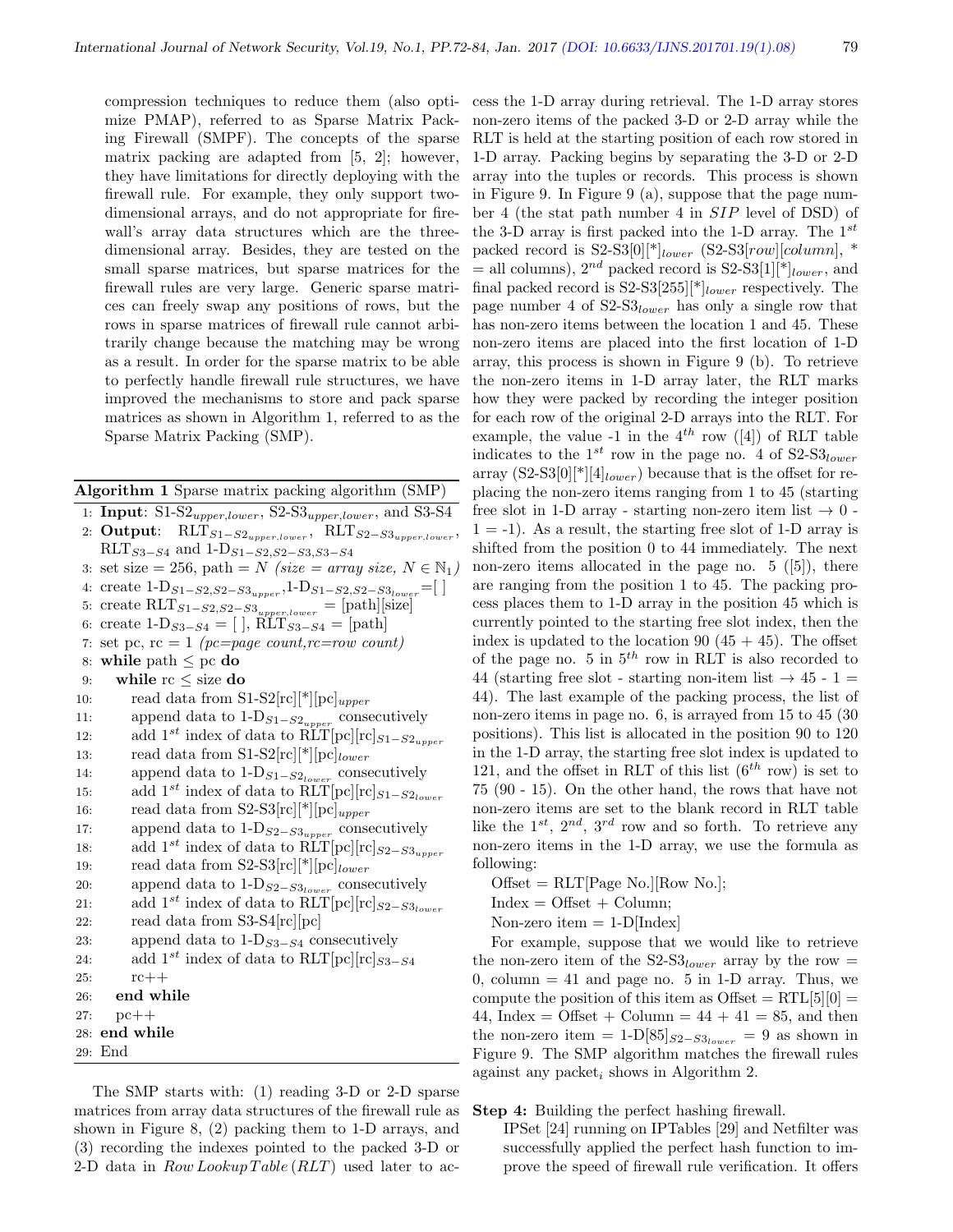

Figure 9: (a) separating the 3-D array of  $SIP$  namely  $S2-S3_{lower}$  to records, (b) packing records to 1-D array, and (c) adding the starting position of each packed record to RLT

| <b>Algorithm 2</b> Sparse matrix matching                                                                               |
|-------------------------------------------------------------------------------------------------------------------------|
| 1: <b>Input:</b> S0-S1, $RLT_{S1-S2_{uv,lo}}, \quad RLT_{S2-S3_{up,lo}},$                                               |
| RLT <sub>S3-S4</sub> and 1-D <sub>S1-S2,S2-S3,S3-S4</sub> , packet $p_i$                                                |
| 2: <b>Output</b> : $a = \text{accept or } d = \text{deny}$                                                              |
| 3: get DP, DIP, SIP, $Pro \leftarrow p_i$                                                                               |
| 4: split $DIP_{oct_1}$ , $DIP_{oct_2}$ , $DIP_{oct_3}$ , $DIP_{oct_4} \leftarrow DIP$                                   |
| 5: split $SIP_{oct_1}$ , $SIP_{oct_2}$ , $SIP_{oct_3}$ , $SIP_{oct_4} \leftarrow SIP$                                   |
| 6: page $\leftarrow$ S0-S1[DIP]                                                                                         |
| 7: offset $\leftarrow \text{RTL}[\text{page}][DIP_{oct_2}]_{S1-S2_{lower}}$                                             |
| $\mbox{s: index} \leftarrow \mbox{offset} + DIP_{oct_1}, \mbox{p1} \leftarrow \mbox{1-D}[\mbox{index}]_{S1-S2_{lower}}$ |
| 9: offset $\leftarrow \text{RTL}[\text{page}][DIP_{oct_4}]_{S1-S2_{upper}}$                                             |
| 10: index $\leftarrow$ offset + $DIP_{oct_3}$ , p2 $\leftarrow$ 1-D[index] $_{S1-S2_{upper}}$                           |
| 11: page $\leftarrow$ get value from p1 or p2 that is not 'X'                                                           |
| 12: offset $\leftarrow \text{RTL}[\text{page}][SIP_{oct_2}]_{S1-S2_{lower}}$                                            |
| 13: index $\leftarrow$ offset + $SIP_{oct_1}$ , p1 $\leftarrow$ 1-D[index] $_{S2-S3_{lower}}$                           |
| 14: offset $\leftarrow \text{RTL}[\text{page}][SIP_{oct_4}]_{S1-S2_{upper}}$                                            |
| 15: index $\leftarrow$ offset + $SIP_{oct_3}$ , p2 $\leftarrow$ 1-D[index] $_{S2-S3_{upper}}$                           |
| 16: page $\leftarrow$ get value from p1 or p2 that is not 'X'                                                           |
| 17: offset $\leftarrow$ RTL[page] <sub>S3-S4</sub> , index $\leftarrow$ offset + Pro                                    |
| 18: result $\leftarrow 1-D$ [index] $_{S3-S4}$                                                                          |
| 19: if result $== 'a'$ then                                                                                             |
| 20: print ' $accept'$                                                                                                   |
| $21:$ else                                                                                                              |
| 22. print 'deny' (result $== 'd'$ )                                                                                     |
| $23:$ end if                                                                                                            |
| 24: End                                                                                                                 |

several features of the keys which are used for referring to the hashing table, for instance, the key is combined by the IP address against port number (IP:Port) or IP address and port and IP address (IP:Port:IP) or etc. In this section, we have showed how to apply the perfect hash function as same as IPSet, but we have chosen the different key aspect by acquiring the key from DSD instead. With the

acquisition of keys from DSD, we have picked the remarkable features which are combined to the unique key. The  $3^{rd}$  state path of DSD diagram in Figure 7, for example, we have jointed the port number  $(DP)$ , destination IP address (DIP) and source IP address  $(SIP)$  to be the key such as '801015' (DP = 80, DIP)  $= 10$ , SIP  $= 15$ ). Yielding to the number of keys in each state path can be computed from the number of  $DPs \times DIPs \times SIPs$ ; therefore, the 3<sup>rd</sup> state path in Figure 7 is  $1 \times 19 \times 30 = 570$  keys ('80115',  $(80216', 80317', \dots, 801945')$ . Notice that the number of keys which will be hashed by a perfect function (h) are huge. IPSet also faces such problem; as a result, it requires a set of rules that do not exceed over the subnet of IP class C only. To avoid this problem, we have reduced the number of keys by choosing for each state path where the action  $(Act)$  is an acceptation (a) only. For example, we have only chosen the  $1^{st}$  and  $5^{th}$  state path from all paths in Figure 7 to be the keys.

The keys got from the DSD will be hashed by the perfect hash function  $h$  for referring to any address storing a value. We have applied the hashing algorithm from [4, 11] as shown in Algorithm 3, the algorithm uses two levels of hash functions. The first function is  $h_1(0, key)$ , it gets a position in an intermediate array, named G. The second function is  $h_2(d, key)$ , it hashes the key and the information got from G to search the unique position for the key as shown in Figure 10. For example, both of  $\langle 801235' \rangle$  and  $\langle 256811' \rangle$  key are hashed to the same position (1234) in the intermediate table (G) by using function  $h_1$ . However, the second hash function  $h_2$  hashes the keys again by combining the same position against old keys, and puts hashing results into different slots in value table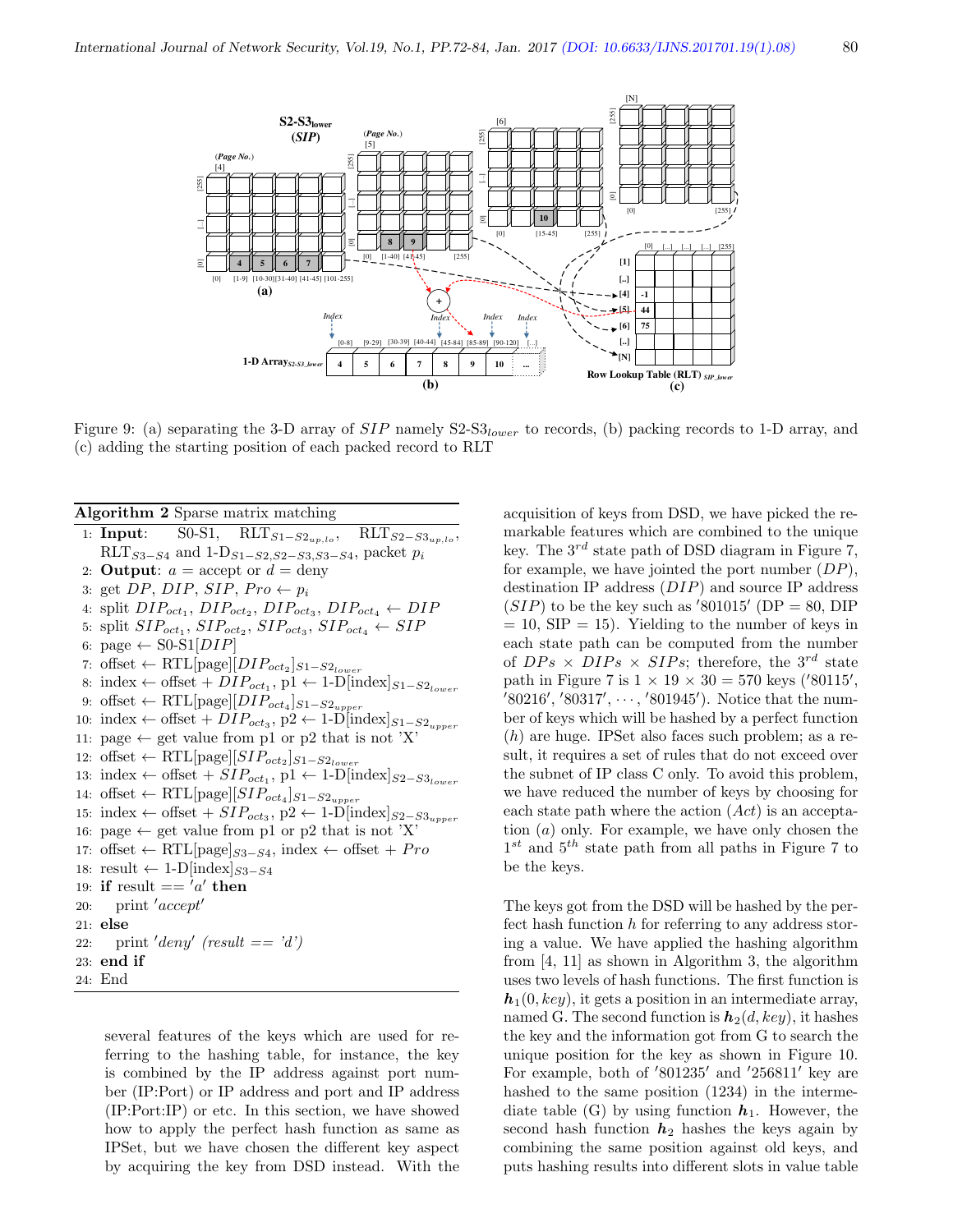

Figure 10: Perfect hash table lookup

(V) so no collision occurs. To avoid the collision from hashing, we use the FNV [25] hash function (Algorithm 4) which guarantees the very low collision rat To look up a value in hash table  $G$  and  $V$ , we first get the  $DP$ ,  $DIP$  and  $SIP$  field from a packet, and compound them to the key. For example, suppose that a packet<sub>i</sub> consists of  $DP = 80$ ,  $DIP = 20$  $SIP = 100$  and  $Pro = TCP$ , so the compounded ke is '80200100'. We can compute a position stored the value from the key by Algorithm 5.

**Algorithm 3** Perfect hash function (double hash  $h_1, h_2$ )

```
1: Input: dictionary (dict) of key and value \ell'key':value)
```
- 2: Output: G, V  $(G=intermediate, V=values table)$
- 3: set size  $\gg |dict|$

4: create bucket[size][], G[size], V[size]

- 5: while key<sub>i</sub>  $\leftarrow$  read dict until NULL do
- 6:  $p \leftarrow FNV\text{-hash}(0, \text{key}_i) \text{ mod size}$
- 7: bucket [p].append(key<sub>i</sub>)  $#put$  all keys to buckets 8: end while

```
9: while key \leftarrow read bucket [d]<sup>[*]</sup> until NULL do
```

```
10: if |key| == 1 then
```

```
11: put 0 \to G[d] (d \in \mathbb{N}_0)
```

```
12: put value from dict(key) \rightarrow V[d]
```
- 13: end if
- 14: end while

```
15: while keys \leftarrow read bucket [d]<sup>[*]</sup> until NULL do
```

```
16: if |keys| > 1 then
```

```
17: d = 1
```

```
18: while key \leftarrow read keys until NULL do
```

```
19: p \leftarrow \text{FNV-hash}(d, \text{key}) \text{ mod size}
```

```
20: if put d \rightarrow G[p] then collision then
21: p \leftarrow \text{rehash}(d++), key) until no collision
```

```
22: end if
```

```
23: V[p] \leftarrow \text{read value from dict(key), G[p]} \leftarrow d
```
24: end while

```
25: end if
```
- 26: end while
- 27: End
- Step 4.1: Building the minimal perfect hashing firewall. The perfect hashing is a method which guarantees no collision upon building a hash table. It is only

| <b>Algorithm 4</b> The FNV algorithm                                                  |
|---------------------------------------------------------------------------------------|
| 1: Input: $d$ , key                                                                   |
| 2: Output: $d$                                                                        |
| 3: if Input has both d and key then                                                   |
| 4. while $c \leftarrow$ read a char from key until NULL do                            |
| $d \leftarrow ((d * 0x01000193) \text{ }^{\circ} \text{ ord}(c)) \& 0x$ fffffff<br>5: |
| $6:$ end while                                                                        |
| $7:$ else                                                                             |
| $8{:} \quad \  \  d\leftarrow 0x01000193$                                             |
| $9:$ end if                                                                           |
| $10:$ End                                                                             |

| m    |     | 1: <b>Input</b> : $G$ , $V$ and a key                         |
|------|-----|---------------------------------------------------------------|
| $-0$ |     | 2: $Output: a value$                                          |
| е.   |     | 3: $d = G[FNV\text{-hash}(0, \text{key}) \mod \text{len}(G)]$ |
| st   |     | 4: if $d == 0$ then                                           |
| ıd   |     | 5: return $V$ [FNV-hash $(0, \text{key})$ mod len $(G)$ ]     |
| se   |     | $6:$ else                                                     |
| 0,   | 7:  | if d > 0 then                                                 |
| эy   | 8:  | return $V$ [FNV-hash $(d, key) \mod len(G)$ ]                 |
| ıe   | 9:  | else                                                          |
|      | 1Λ۰ | print "Not found"                                             |

Algorithm 5 Look up the value in hash table G, V

10: print

```
11: end if
```

```
12: end if
```

```
13: End
```
possible to build it when we have known all of the keys in advance. Besides, the space for storing values of perfect hashing is usually more than the total size of values ( $|storage| \gg |values|)$ ) because it can reduce the percentage of collision rate. One effective method for reducing the size of memory space is the Minimal Perfect Hashing (MPH). MPH ensures that the hashing table contains one key per one slot only, and also has no free slots. In this section, we have optimized the memory space of the perfect hashing described in previous section by customizing Algorithm 3 in the line of code 3 from set size  $\gg$ |dict| to be set size =  $|dict|$  instead. This code determines the size of the memory to be fitted with the number of keys. The rest of the codes are as same as Algorithm 3.

## 3.3 High-speed Firewall Implementation

In this section, we detail about implementing high-speed firewalls. The tested environments of this paper are similar to [19], but they are slightly different as follows:

#### Hardware and Software Development Tools.

The high-speed firewalls are developed on the Intel 64-bits processor, Core i7, 2GHz, installed memory (RAM) 8 GB. For the developing software, we chose Python language (version 3.4 for 64 bits), Numpy and Psutil to implement firewalls running on MS Windows 8 operating system.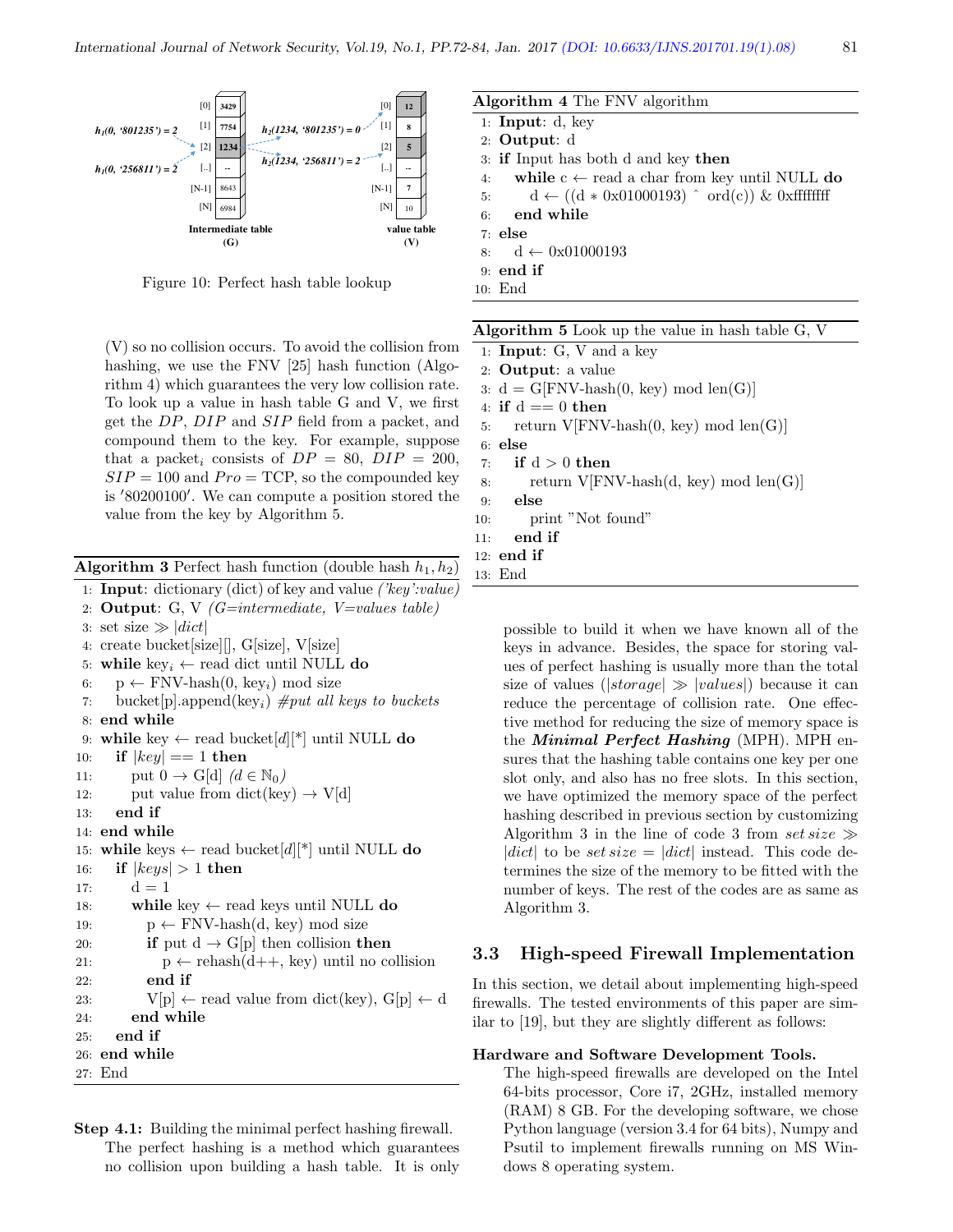#### Firewall Rule and Packet Generator.

In each test case, the firewall rule generator generates the randomness rules from 1,000, 2,000, 3,000, 4,000, 5,000 and 10,000, and the random packets for 10,000 packets per round by the packet generator software. We have experimented about 30 times per each algorithm, and calculated the average of speed and space for each algorithm.

# 4 The Performance Evaluation

All proposed firewalls are high-speed. Therefore, they can match any rules against packet, by very low constant time; in other words, they take  $O(1)$  worst-case access time. However, their memory and time consumption for constructing rule structures are not equal depending on the complexity of firewall rule data structures. Thus, this paper we aim to compare the amount of memory space used for storing rule structures and the processing time for building them. In case of the computation time, there are three kinds: the time for building the decision state diagram (DSD), constructing rule structures, and matching firewall rule as shown in Table 4. The space complexity and percentage of memory space optimized are shown in Table 5.

The speed of firewall rule verification of all techniques is similar, for example, in Table 4, the average of time verifying of all approaches is quite stable at about 0.031 seconds on average. Notice that while processing the Path No. 10,000, the PMAP consumes the verifying time more than another algorithms by about 0.124 seconds because the main memory is not enough (running memory  $\geq$  available memory) for supporting PMAP running. As a result, the Python interpreter needs to allocate an extra memory from the virtual memory (usually the hard disk drive) to accomplish PMAP process. According to the constructing time, MPHF spends the most time on the firewall rule construction  $\approx 3{,}983$  seconds at the number of state paths (Path No.) =  $5,000$ . Moreover, it cannot be executed successfully at the Path No. 10,000 because it takes too much constructing time, and Python interpreter sometimes crashes. The reason that it is slow is repeated searching of a free slot in a limited hash table to place the value. In contrast, PMAP is the fastest technique to build the rule data structures; on the other hand, it also consumes the most of memory usage. SMPF and PHF take the average amount of rule constructing time in the same trend by the linear manner.

In case of the memory optimization, SMPF is the best high-speed firewall to consume the minimal space stored structural rules, it can highly reduce the percentage of memory usage of PMAP by around 99.9 percent on average. While MPHF is able to optimize the memory of PMAP by about 87.7%, and PHF by about 62.3% respectively, as shown in the column of packing results of Table 5. The Keys column in Table 5 is presented the number of hashed keys by the perfect hash function of PHF

and MPHF. To process the number of the state paths at 10,000, PHF and MPHF must hash the number of keys  $\approx 83.4$  million.

# 5 Conclusions and Future Work

In this paper, we have proposed several techniques to improve the high-speed firewalls that can access the data in  $O(1)$  worst-case access time, namely PMAP, SMPF, PHF and MPHF. They are as fast as IPSet [24] but different in the limitations as following:

Limitations: *IPSet* needs to be set up a group of rules in the network class C only before running, and each group is not bigger than 65,536 rules per a set. It does not support the IP network class A, but we can partition them to subnets before deploying to IPSet. It is not easy to understand, the administrator must have a lot of skills about the set of rules. *PMAP* consumes a lot of memory to build the rule data structures, it only supports a maximum number of 65,536 rules. SMPF supports the same number of firewall rules like PMAP, and the firewall structure is quite complicated. PHF encounters a lot of keys effecting the firewall's performance, it should solve this problem like IPSet. MPHF has drawbacks like PHF, but the big problem is the time to construct firewall rules data structures.

We have concluded the overall performance and limitations of high-speed firewalls in Table 6.

| Name         | Space       |        | Time complexity | Structural |  |
|--------------|-------------|--------|-----------------|------------|--|
|              |             | Verify | Construct       |            |  |
| <b>PMAP</b>  | Fair        | O(1)   | Fastest         | More       |  |
| <b>SMPF</b>  | <b>Best</b> | O(1)   | Fast            | Most       |  |
| <b>PHF</b>   | Good        | O(1)   | Faster          | Much       |  |
| <b>MPHF</b>  | Better      | O(1)   | Slow            | Much       |  |
| <b>IPSET</b> | Good        | ) (1   | Faster          | Much       |  |

Table 6: The overall performance of high-speed firewalls

 $Space = Space complexity, Verify = Verification time, Con$  $struct = Construction$  time, and Structural  $= Structural$ complexity

### References

- [1] H. B. Acharya and M. G. Gouda, "Linear-time verification of firewalls," in International Conference on Network Protocols (ICNP'09), pp. 133–140, Princeton, NJ, Oct 2009.
- [2] M. Aspns, A. Signell, and J. Westerholm, *Efficient* Assembly of Sparse Matrices Using Hashing. Berlin: Springer Berlin Heidelberg, 2007.
- [3] M. Bellion, "High performance packet classification (HIPAC)," 2005. (http://www.hipac.org/)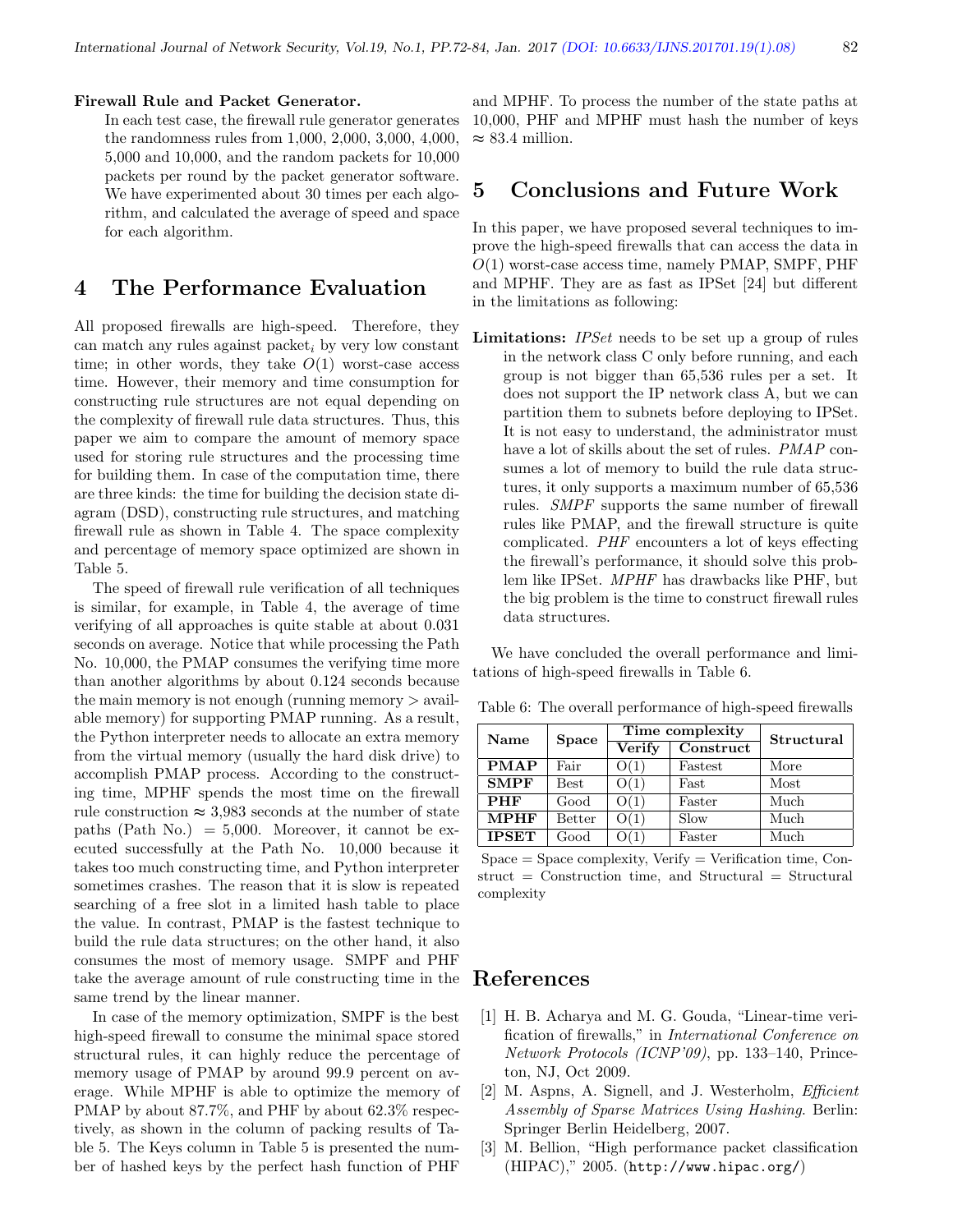| Path No. | Constructing time (sec) |             |             |            | Verifying time (sec) |             |             |            |             |
|----------|-------------------------|-------------|-------------|------------|----------------------|-------------|-------------|------------|-------------|
|          | <b>DSD</b>              | <b>PMAP</b> | <b>SMPF</b> | <b>PHF</b> | <b>MPHF</b>          | <b>PMAP</b> | <b>SMPF</b> | <b>PHF</b> | <b>MPHF</b> |
| 1,000    | 1.60                    | 0.59        | 41.12       | 20.37      | 243.51               | 0.031       | 0.031       | 0.032      | 0.015       |
| 2,000    | 6.51                    | 1.17        | 88.27       | 39.27      | 628.73               | 0.031       | 0.015       | 0.032      | 0.015       |
| 3,000    | 14.84                   | 1.81        | 141.74      | 58.38      | 1477.16              | 0.031       | 0.015       | 0.033      | 0.016       |
| 4,000    | 26.17                   | 2.50        | 204.57      | 77.37      | 1763.36              | 0.015       | 0.031       | 0.032      | 0.031       |
| 5,000    | 50.95                   | 3.37        | 282.79      | 100.28     | 3,983.51             | 0.031       | 0.031       | 0.034      | 0.034       |
| 10,000   | 188.83                  | 38.29       | 630.90      | 506.51     | N/A                  | $0.124*$    | 0.032       | 0.034      | N/A         |

Table 4: Time complexity results of high-speed firewals

Note: Path No.  $=$  the number of firewall rule state paths,  $DSD =$  decision state diagram, PMAP  $=$ policy mapping,  $\text{SMPF} = \text{sparse matrix packing}, \text{PHF} = \text{perfect hashing}$  and  $\text{MPHF} = \text{minimal perfect}$ hashing firewall,  $N/A =$  consumes too much processing time,  $* =$  main + virtual memory access time

Table 5: Space complexity and optimized memory results of high-speed firewalls

| Path No. | Constructing space (MB) |             |            | Packing result $(\%)$ |             |            | (million)<br>Kevs |                     |
|----------|-------------------------|-------------|------------|-----------------------|-------------|------------|-------------------|---------------------|
|          | <b>PMAP</b>             | <b>SMPF</b> | <b>PHF</b> | <b>MPHF</b>           | <b>SMPF</b> | <b>PHF</b> | <b>MPHF</b>       | <b>PHF&amp;MPHF</b> |
| 1,000    | 1,043.38                | 0.58        | 402.65     | 124.20                | 99.94       | 61.40      | 88.09             | 7.762,577           |
| 2,000    | 2,085.67                | 0.65        | 805.30     | 255.92                | 99.96       | 61.38      | 87.72             | 15,995,188          |
| 3,000    | 3,113.80                | 0.72        | 1.207.95   | 365.99                | 99.97       | 61.20      | 88.24             | 22,874,422          |
| 4,000    | 4,135.63                | 0.79        | 1,610.61   | 534.10                | 99.98       | 61.05      | 87.08             | 33,381,606          |
| 5,000    | 5.163.76                | 0.86        | 2.013.26   | 634.31                | 99.98       | 61.01      | 87.71             | 39,644,683          |
| 10,000   | 10,095.22               | 1.18        | 3.221.22   | N/A                   | 99.98       | 68.09      | N/A               | 83,447,420          |

*Note*: Packing result = percentage of firewall rule compression from PMAP, Keys = the number of hashed keys,  $N/A =$  cannot build rule structures resulting from Table 4.

- [4] F. C. Botelho and N. Ziviani, "External perfect hashing for very large key sets," in Proceedings of the Sixteenth ACM Conference on Conference on Information and Knowledge Management (CIKM'07), pp. 653–662, Lisboa, Portugal, Nov 2007.
- [5] M. D. Brain and A. L. Tharp, "Perfect hashing using sparse matrix packing," Information Systems, vol. 15, no. 3, pp. 281–290, 1990.
- [6] C. C. Chang, J. H. Jiang, and T. S. Chen, Rehash method: A compression technique of sparse binarymatrices. National Chung Cheng University, Chiayi, Taiwan: Technical Report of the Department of Computer Science and Information Engineering, 1996.
- [7] T. H. Cormen, C. E. Leiserson, R. L. Rivest, and C. Stein, Introduction to Algorithms Third Edition. Massachusetts Institute of Technology: The MIT Press, 2009.
- [8] S. Debasis, Classic Data Structures. Delhi, India: PHI Learning; 2nd edition edition, 2009.
- [9] A. Farzaneh, H. Kheiri, and M. A. Shahmersi, "Fundamental study perfect hashing," Theoretical Computer Science, vol. 182, no. 1, pp. 1–143, 1997.
- [10] A. Farzaneh, H. Kheiri, and M. A. Shahmersi, "An efficient storage format for large sparse matrices," Commun.Fac.Sci.Univ.Ank.Series A1, vol. 58, no. 2, pp. 1–10, 2009.
- [11] E. A. Fox, L. S. Heath, Q. F. Chen, and A. M. Daoud, "Practical minimal perfect hash functions for large databases," Communications of the ACM, vol. 35, no. 1, pp. 105–121, 1992.
- [12] M. G. Gouda, A. X. Liu, and M. Jafry, "Verification of distributed firewalls," in IEEE Global Communications Conference (GLOBECOM'08), pp. 1–5, New Orleans, LO, Nov-Dec 2008.
- [13] H. Hamed, A. El-Atawy, and E. Al-Shaer, "On dynamic optimization of packet matching in high-speed firewalls," IEEE Journal on Selected Areas in Communications, vol. 24, no. 10, pp. 1817–1830, 2006.
- [14] X. He, T. Chomsiri, P. Nanda, and Z. Tan, "Improving cloud network security using the tree-rule firewall," Future Generation Computer Systems, vol. 30, pp. 116–126, 2013.
- [15] T. Heinz, "Hipac high performance packet classification for netfilter," 2004. (http://www.net.t-labs. tu-berlin.de/papers/H-HiPAC-04.pdf)
- [16] E. Horowitz and S. Sahni, Fundamentals of Data Structures. Potomac, Maryland: Computer Science Press, 1976.
- [17] J. H. Jiang, C. C. Chang, and T. S. Chen, "A compact sparse matrix representation using random hash functions," Data and Knowledge Engineering, vol. 32, no. 1, pp. 29–49, 2000.
- [18] S. Khummanee, A. Khumseela, and S. Puangpronpitag, "Towards a new design of firewall: Anomaly elimination and fast verifying of firewall rules," in Proceedings of The Computer Science and Software Engineering (JCSSE'13), pp. 93–98, Maha Sarakham, May 2013.
- [19] S. Khummanee and K. Tientanopajai, "The policy mapping algorithm for high-speed firewall policy ver-